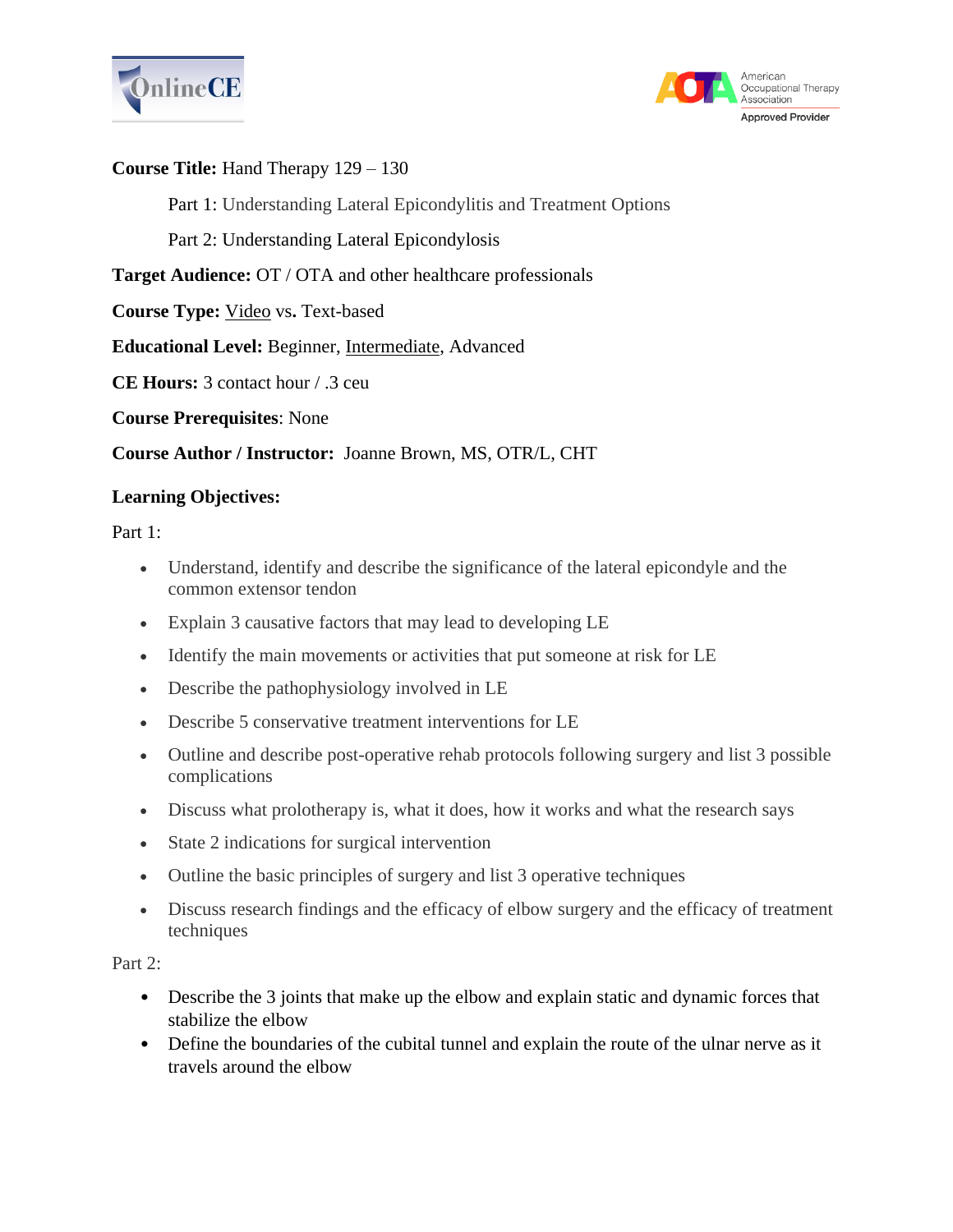- List and describe the phases involved in throwing and how this activity places stress on the medial aspect of the elbow
- List and describe 5 conditions that produce medial-sided elbow pain including presenting signs and symptoms and how each condition is diagnosed
- Consider differential diagnosis and list 2 conditions that result in anterior, posterior and lateral elbow pain

#### **Agenda:**

### **Hour #1**

Meet Bob –A Case study Tennis elbow and terminology Elbow anatomy Causes and risk factors including overuse and trauma Pathophysiology and the role of the Extensor Carpi Radialis Brevis muscle Presenting signs and symptoms How to diagnosis LE as well as differential diagnosis for ruling out other pathology

# **Hour #2**

Conservative Treatment options (rest, splinting, hot and cold modalities, therapeutic exercise, steroid injection, prolotherapy Surgical Treatment options – including basic principles Post therapy goals and guidelines Complications Take a deeper look at research findings related to epidemiology, conservative and surgical treatment approaches

# **Hour #3**

Elbow anatomy Epidemiology and Etiology Throwing mechanics Sports and elbow pain Common conditions that produce elbow pain Differential diagnosis Medial epicondylitis Ulnar collateral ligament tear Snapping triceps Little league elbow Cubital tunnel syndrome Medial epicondyle avulsion fracture  $C8 - T1$  radiculopathy Valgus extension overload syndrome

# **Course Completion Requirements:**